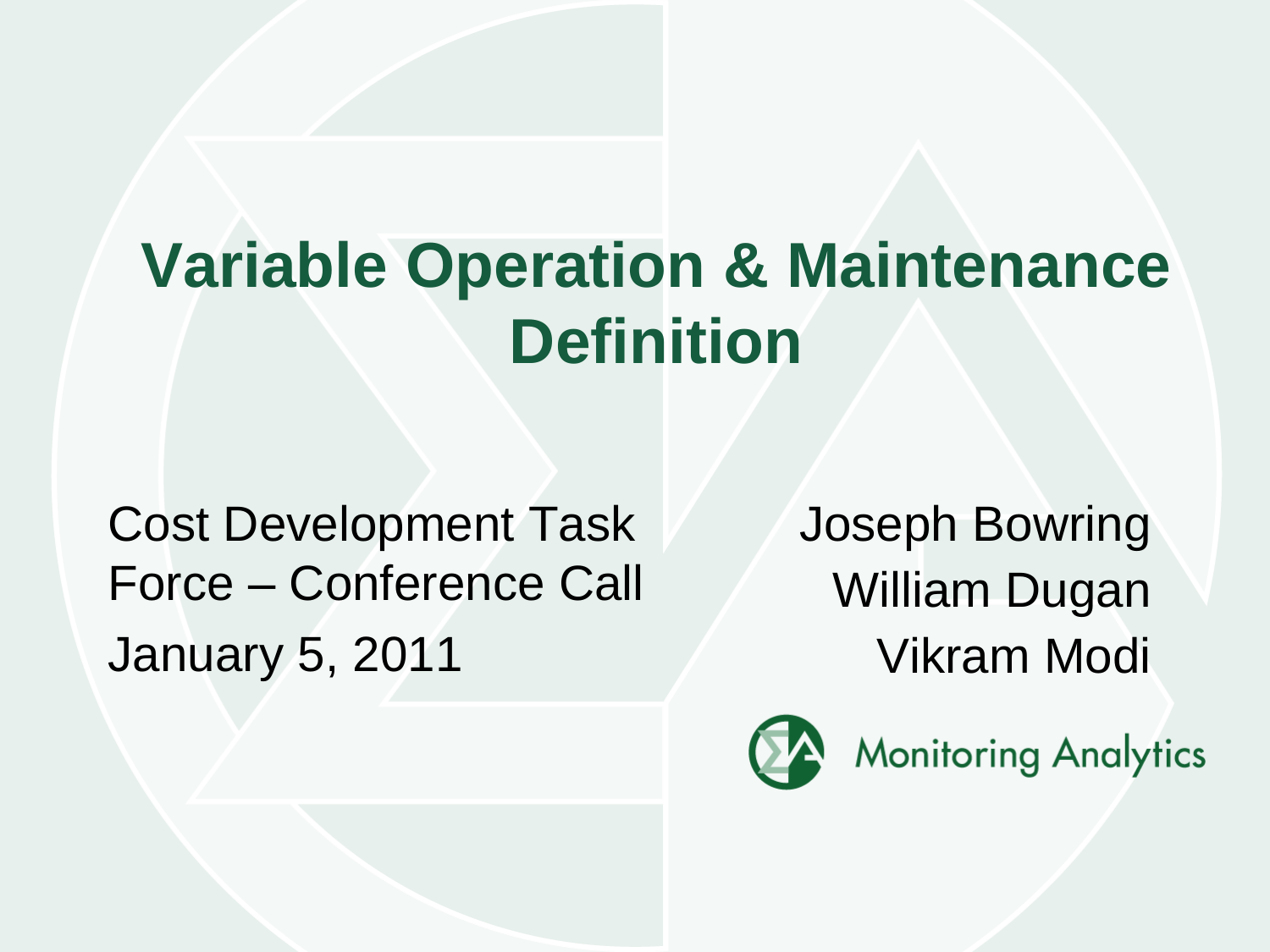#### **Incremental Cost**

- **Variable Operation and Maintenance Costs should include only** *short run incremental* **costs**
- **PJM Operating Agreement – Schedule 2B provides for generators to include the following components of cost:**
	- **Incremental fuel cost**
	- **Incremental maintenance cost**
	- **Incremental labor cost; and**
	- **Other incremental operating costs.**



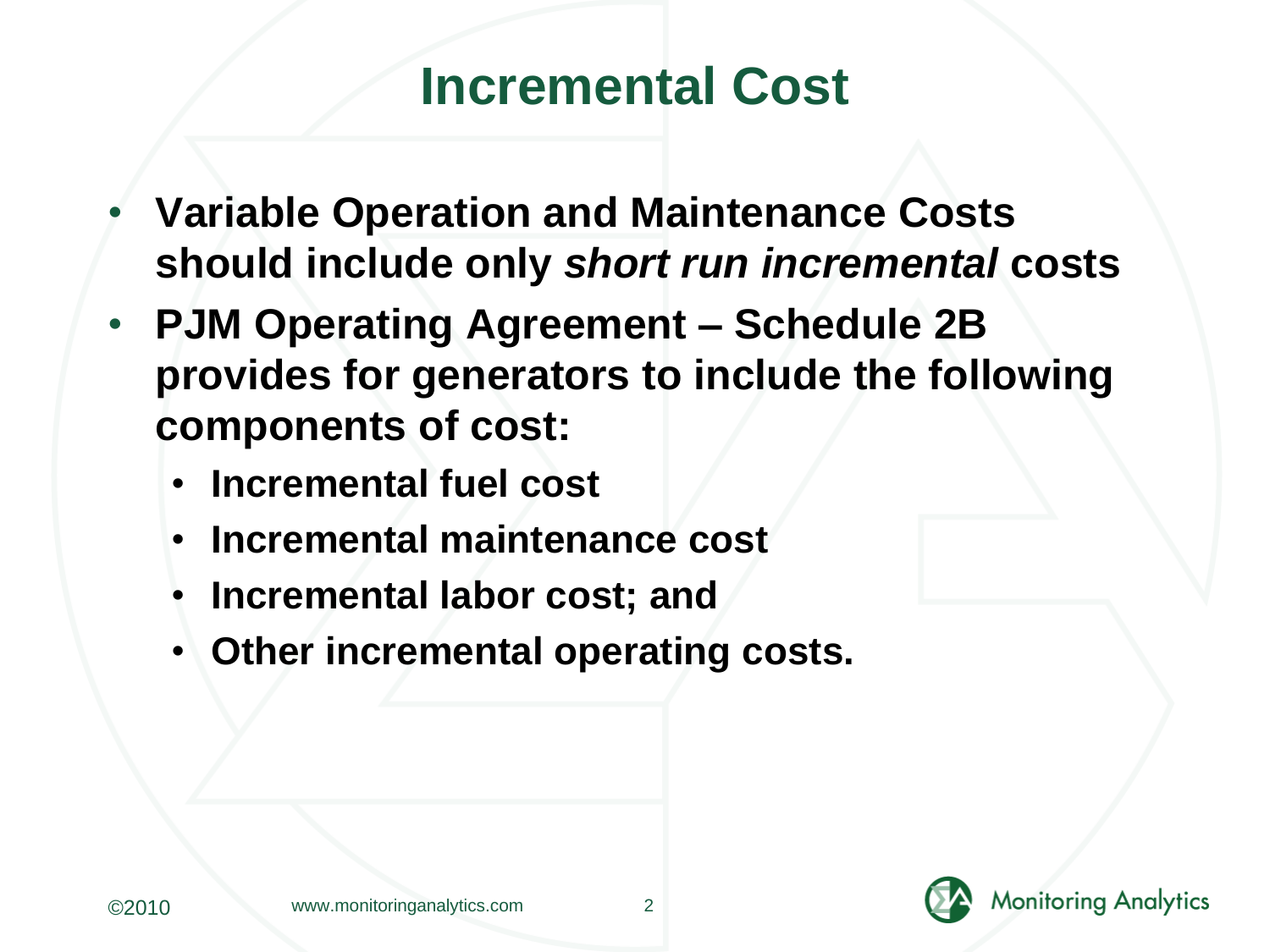## **Operating and Maintenance Cost Guidelines**

- **CT Maintenance Adder - Total dollars from FERC Account 553 divided by Equivalent Service Hours (ESH).**
- **FERC Account 553 – "This account shall include the cost of labor, materials used and expenses incurred in maintenance of plant…"**
- **This includes only incremental costs, or short-run marginal costs, which are used to represent the cost of the next unit (MW) of energy, in PJM Energy Markets.**

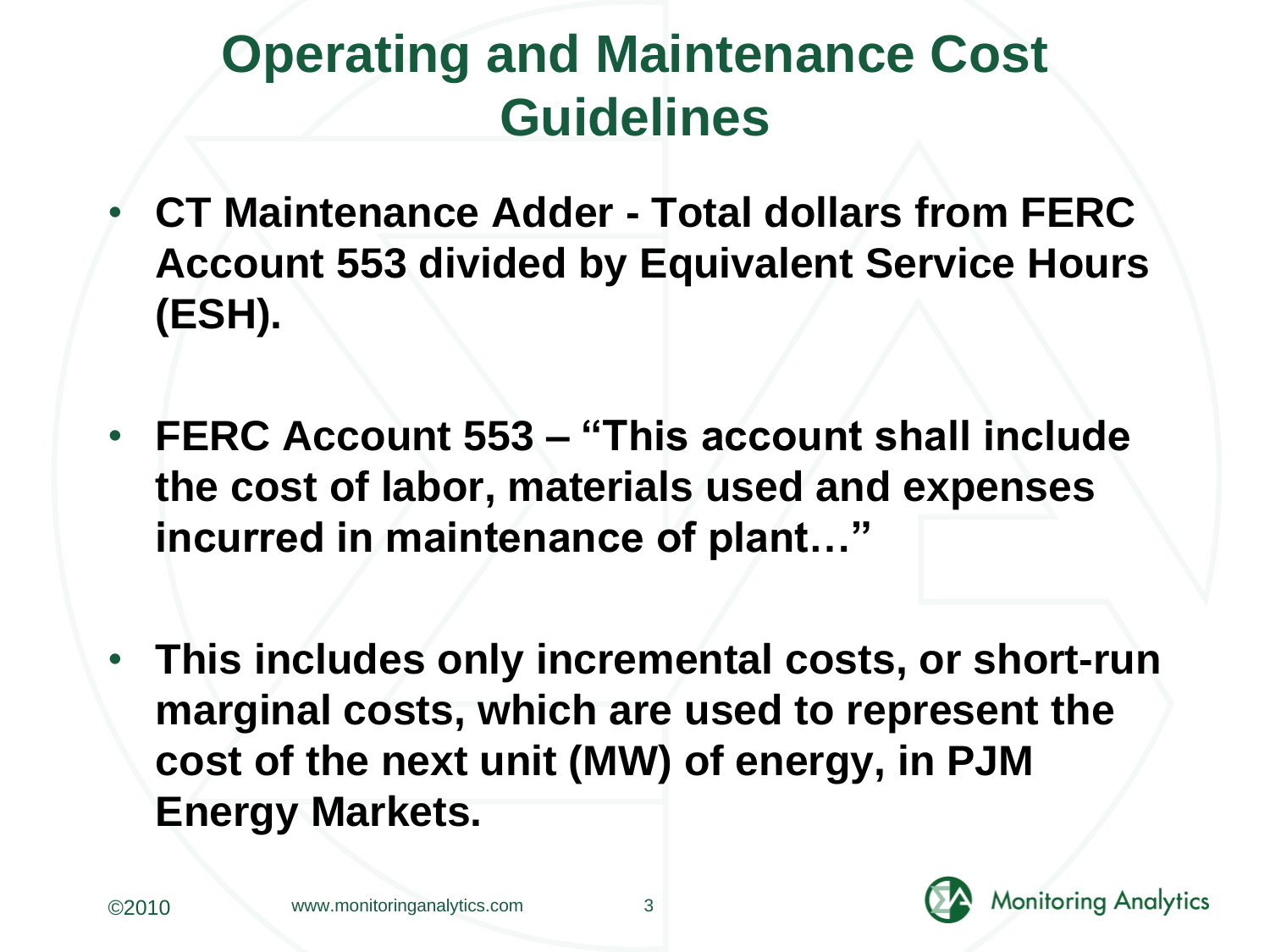#### **Avoidable Cost Rate (ACR) Rules**

- **Currently, any cost includable in offers to the PJM Energy Market is** *not* **includable in an Avoidable Cost Rate, per Tariff:**
- **PJM Tariff Attachment DD, Section 6.8 – "For the purpose of determining an Avoidable Cost Rate, avoidable expenses are incremental expenses directly required to operate a Generation Capacity Resource that a Generation Owner would not incur if such generating unit did not operate in the Delivery Year or meet Availability criteria during Peak-Hour Periods during the Delivery Year."**
- **"For the purpose of determining an Avoidable Cost Rate, avoidable expenses shall exclude variable costs recoverable under cost-based offers to sell energy from operating capacity on the PJM Interchange Energy Market under the Operating Agreement."**



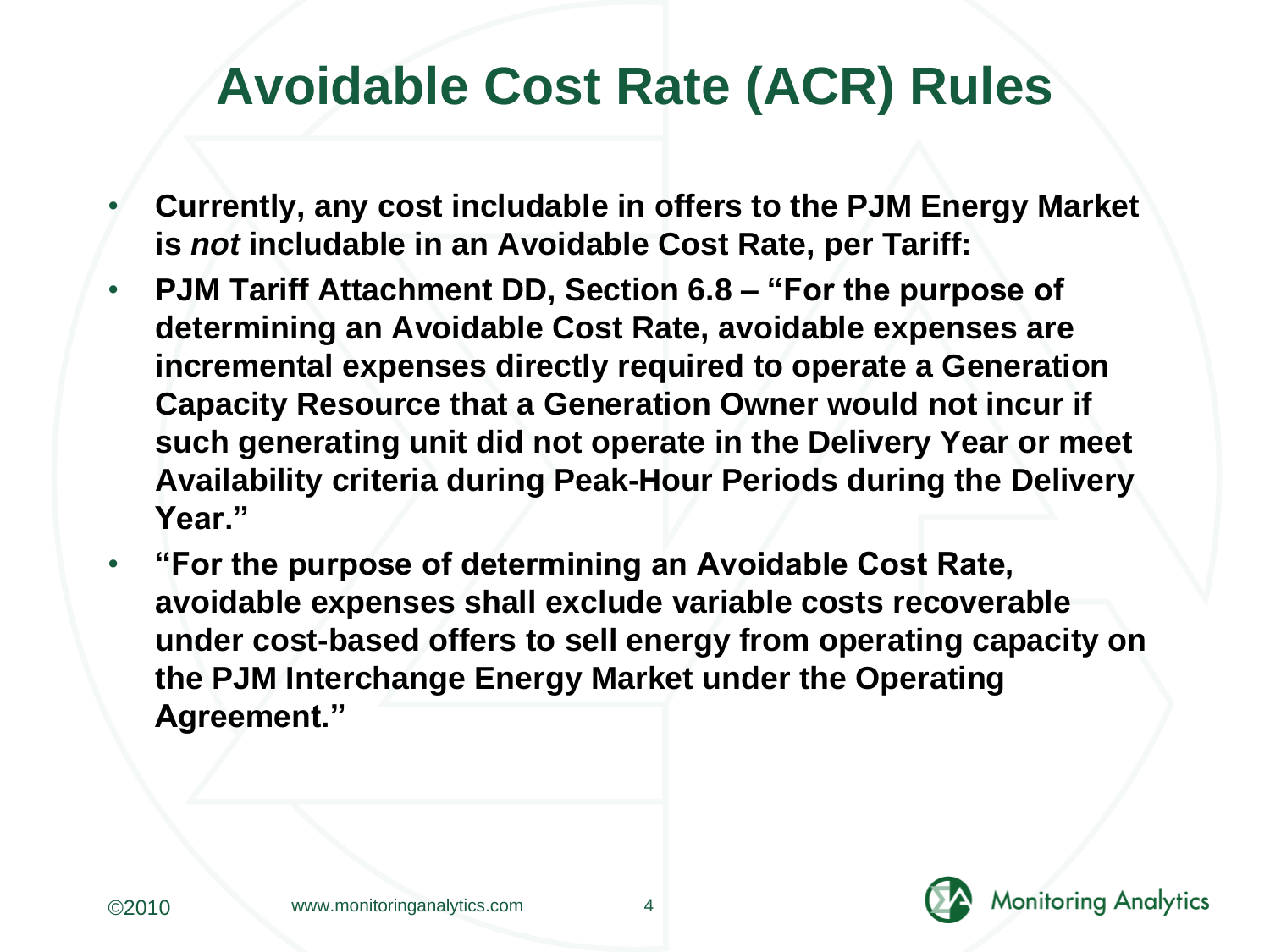### **VOM Proposed Change Draft Schedule**

**12/06/10 – Review Proposal and Vote at CDTF**

- **12/15/10 – Informational at MRC**
- **01/19/11 – Vote at MRC**
- **01/27/11 – Informational at MC**
- **03/31/11 – Vote at MC**
- **04/04/11 - 04/06/11 – PJM Board Meeting**

#### **2014/2015 Base Residual Auction Timeline 03/02/11 – MMU Data Submittal Due 05/02/11 – RPM Auction opens**



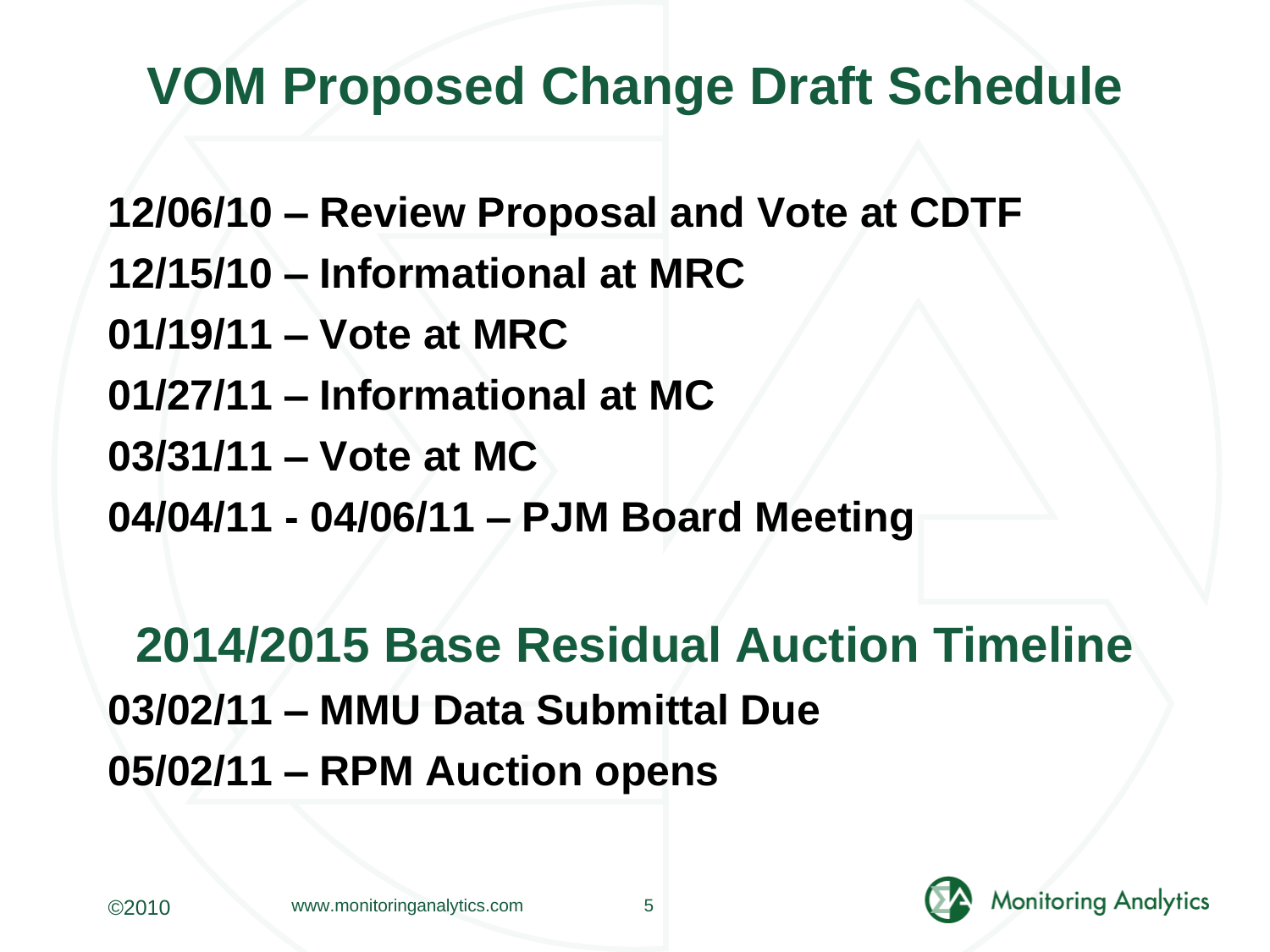## **Units with Long Term Tolling Agreements**

- **Long term tolling agreements may include variable and fixed components**
- **The appropriate variable costs to include in any cost-based energy offer:**
	- **Incremental fuel costs**
	- **Incremental VOM**
- **Fuel costs should be actual**
- **VOM may be estimated**
	- **Goal is to match actual incremental VOM**
	- **Exclude margins**
	- **Exclude other costs**
	- **A test for estimated VOM required to ensure reasonable accuracy**